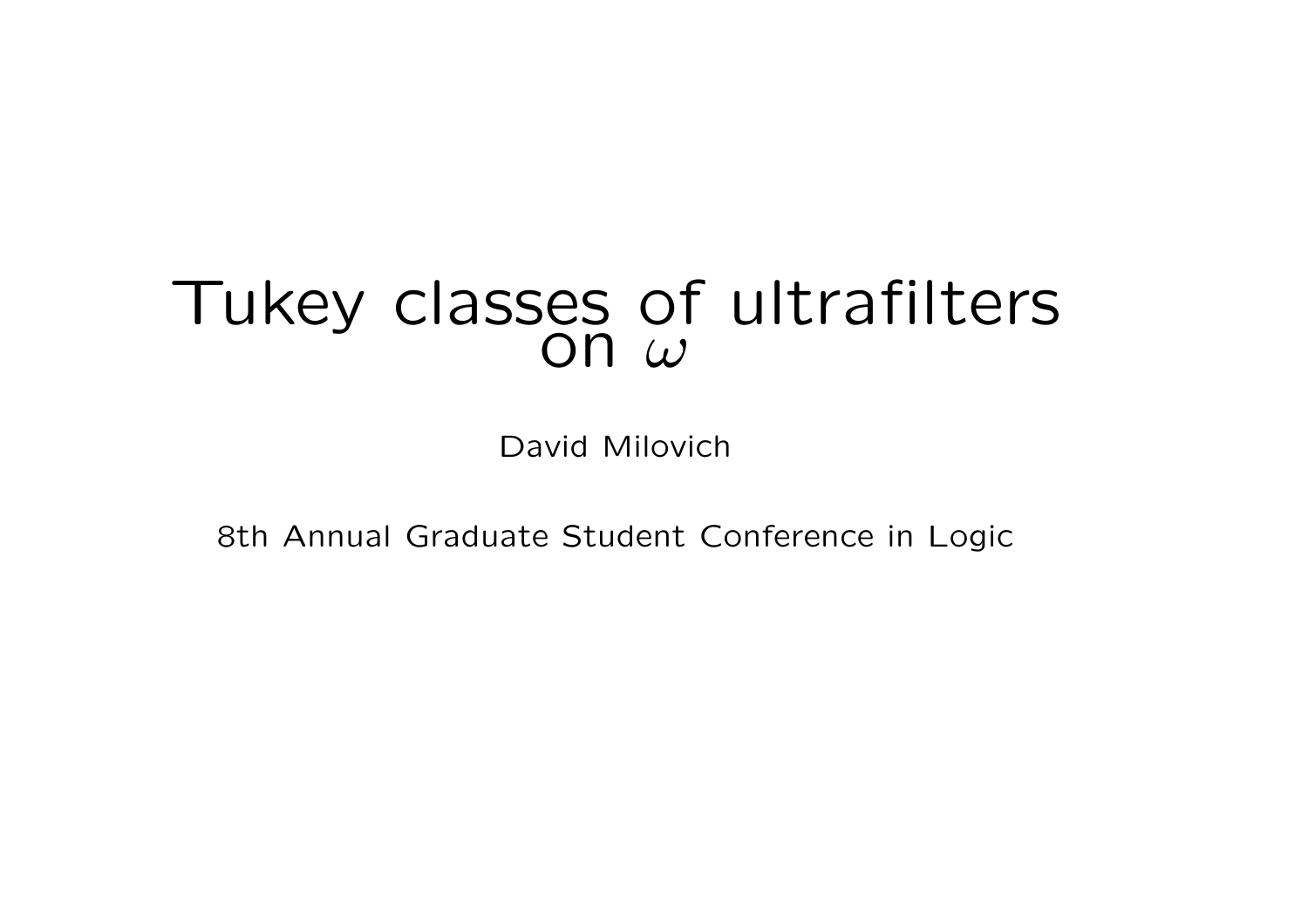## **Quasiorders**

- Definition. A quasiorder is a set with a transitive reflexive relation (denoted by  $\leq$  by default). A quasiorder Q is  $\kappa$ -directed if every subset of size less than  $\kappa$  has an upper bound. We abbreviate " $\omega$ -directed" with "directed."
- Definition The product  $P \times Q$  of two quasiorders P and Q is defined by  $\langle p_0, q_0 \rangle \leq \langle p_1, q_1 \rangle$  iff  $p_0 \leq p_1$  and  $q_0 \leq q_1$ .
- Definition. A subset C of a quasiorder Q is cofinal if for all  $q \in Q$  there exists  $c \in C$  such that  $q \leq c$ . The cofinality of Q (written  $cf(Q)$ ), is defined as follows.

 $cf(Q) = min\{|C| : C$  cofinal in  $Q\}$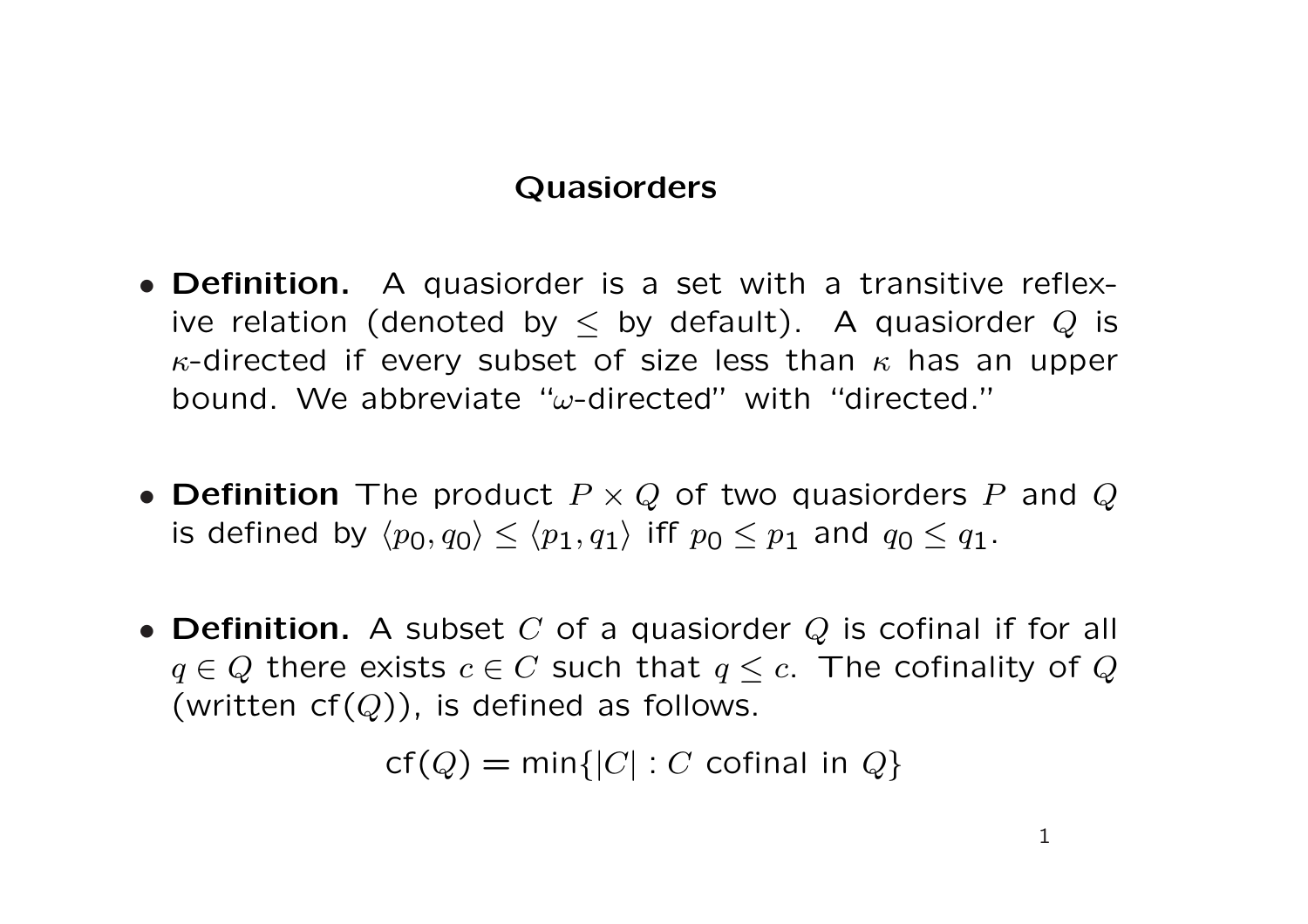#### Tukey equivalence

- Definition. A directed set  $P$  is Tukey reducible to a directed set Q (written  $P \leq_T Q$ ) if there is map from P to Q such that the image of every unbounded set is unbounded. If  $P \leq_T Q \leq_T P$ , then we say P and Q are Tukey equivalent and write  $P \equiv_T Q$ .
- Theorem (Tukey, 1940).  $P \equiv_T Q$  iff P and Q order-embed as cofinal subsets of a common third directed set.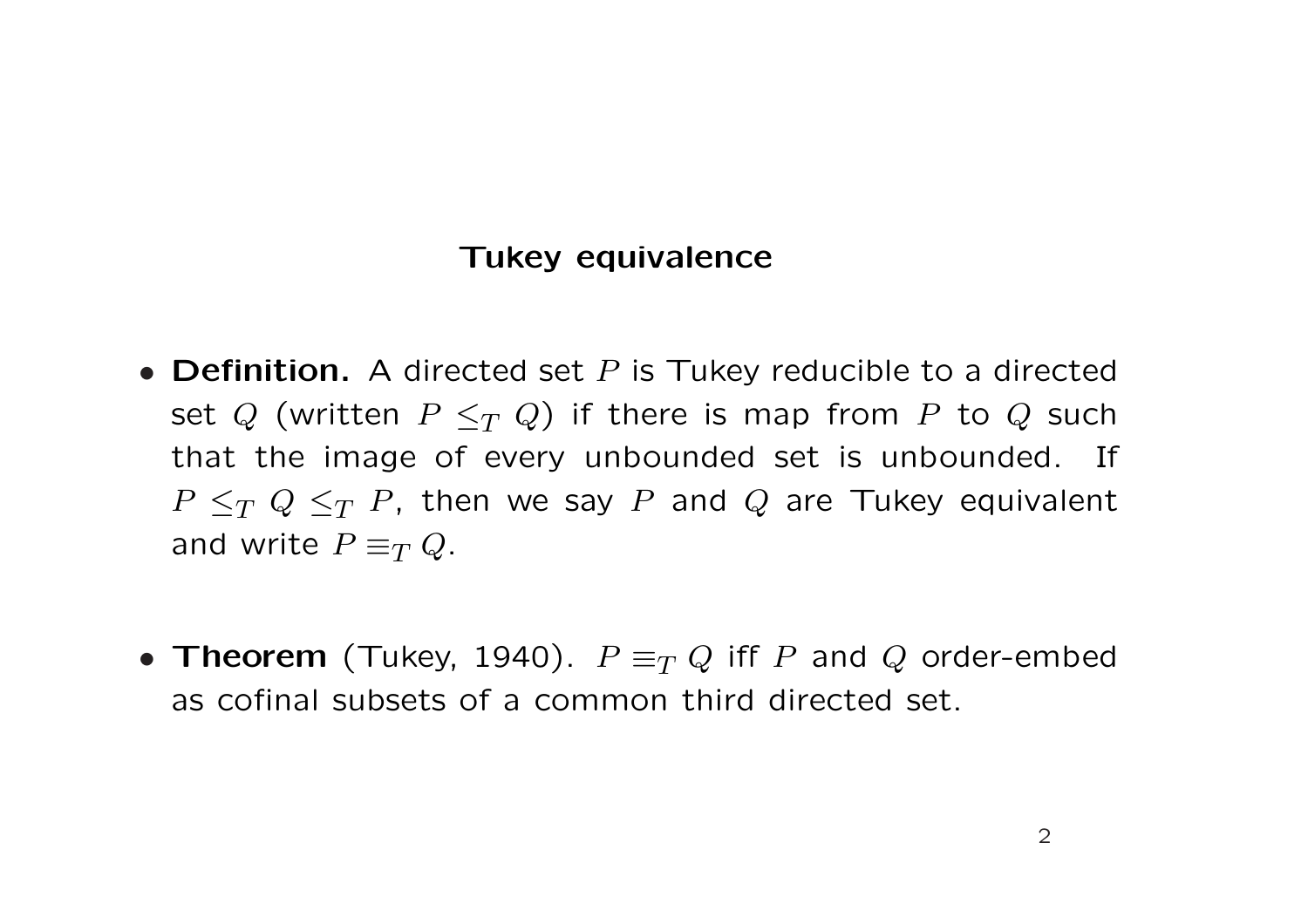- $P \leq_T Q \Rightarrow cf(P) \leq cf(Q)$
- $\forall \alpha, \beta \in \mathcal{O}n \ \alpha \leq_T \beta \Leftrightarrow \mathsf{cf}(\alpha) = \mathsf{cf}(\beta)$
- $P \leq_T P \times Q$
- $P \leq_T R \geq_T Q \Rightarrow P \times Q \leq_T R$ .
- $P \times P \equiv_T P$
- $P \leq_T \langle [cf(P)]^{\langle \omega, \subseteq \rangle}$
- $\forall A, B$  infinite  $\langle [A]^{<\omega}, \subseteq \rangle \leq_T \langle [B]^{<\omega}, \subseteq \rangle \Leftrightarrow |A| \leq |B|$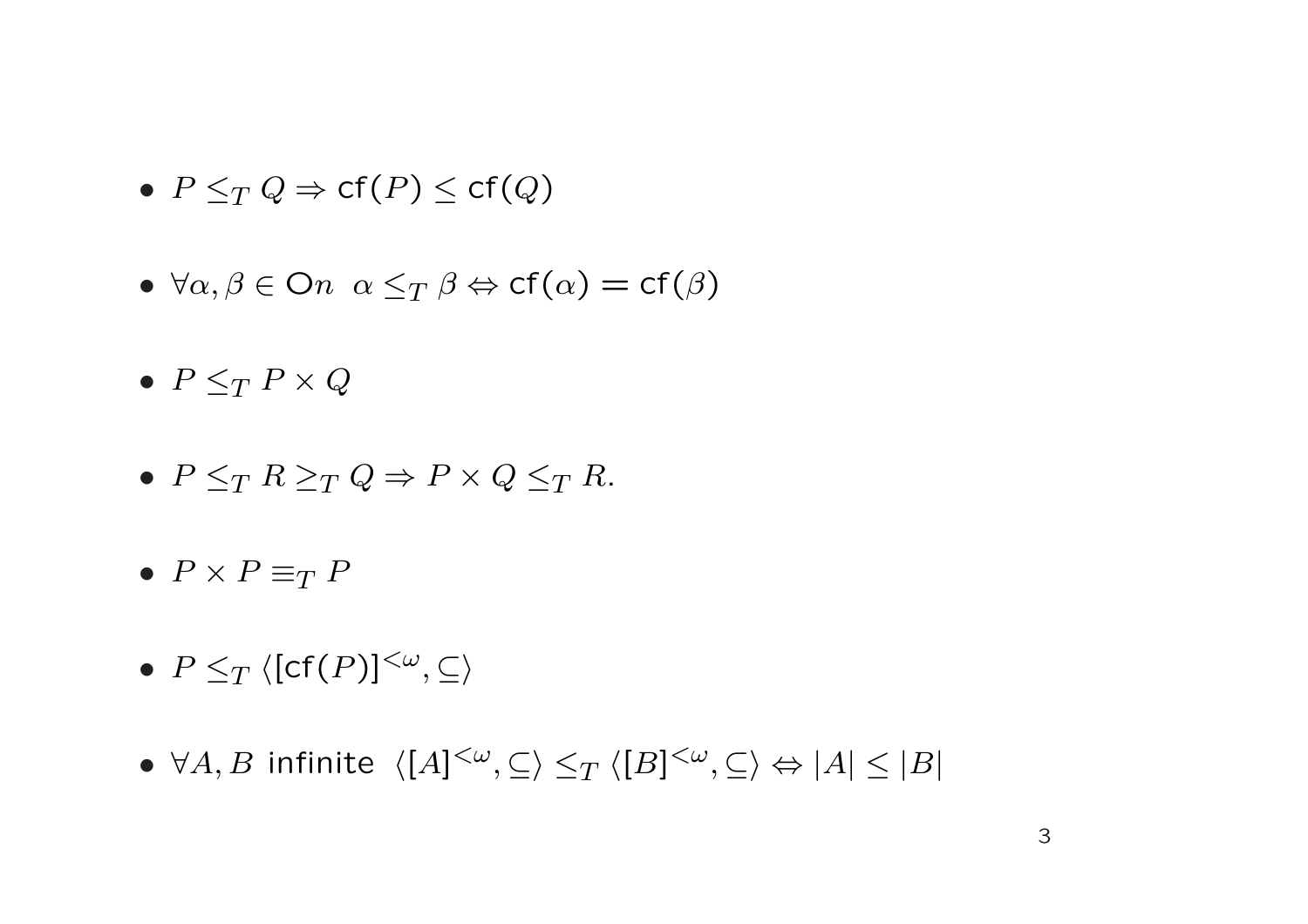- Given finitely many ordinals  $\alpha_0, \ldots, \alpha_{m-1}, \beta_0, \ldots, \beta_{n-1}$ , we have  $\overline{y}$  $i < m$  $\alpha_i \leq_T$  $\overline{y}$  $i\lt n$  $\beta_i \Leftrightarrow \{\mathsf{cf}(\alpha_i) : i < m\} \subseteq \{\mathsf{cf}(\beta_i) : i < n\}.$
- Every countable directed set is Tukey equivalent to 1 or  $\omega$ .
- No two of 1,  $\omega$ ,  $\omega_1$ ,  $\omega \times \omega_1$ , and  $\langle [\omega_1]^{<\omega}, \subseteq \rangle$  are Tukey equivalent.
- (Todorčevic, 1985) PFA implies every  $\omega_1$ -sized directed set is Tukey equivalent to one of the above five orders. This is false under CH because there are at least  $2^{\omega_1}$ -many pairwise Tukey inequivalent directed sets of size c.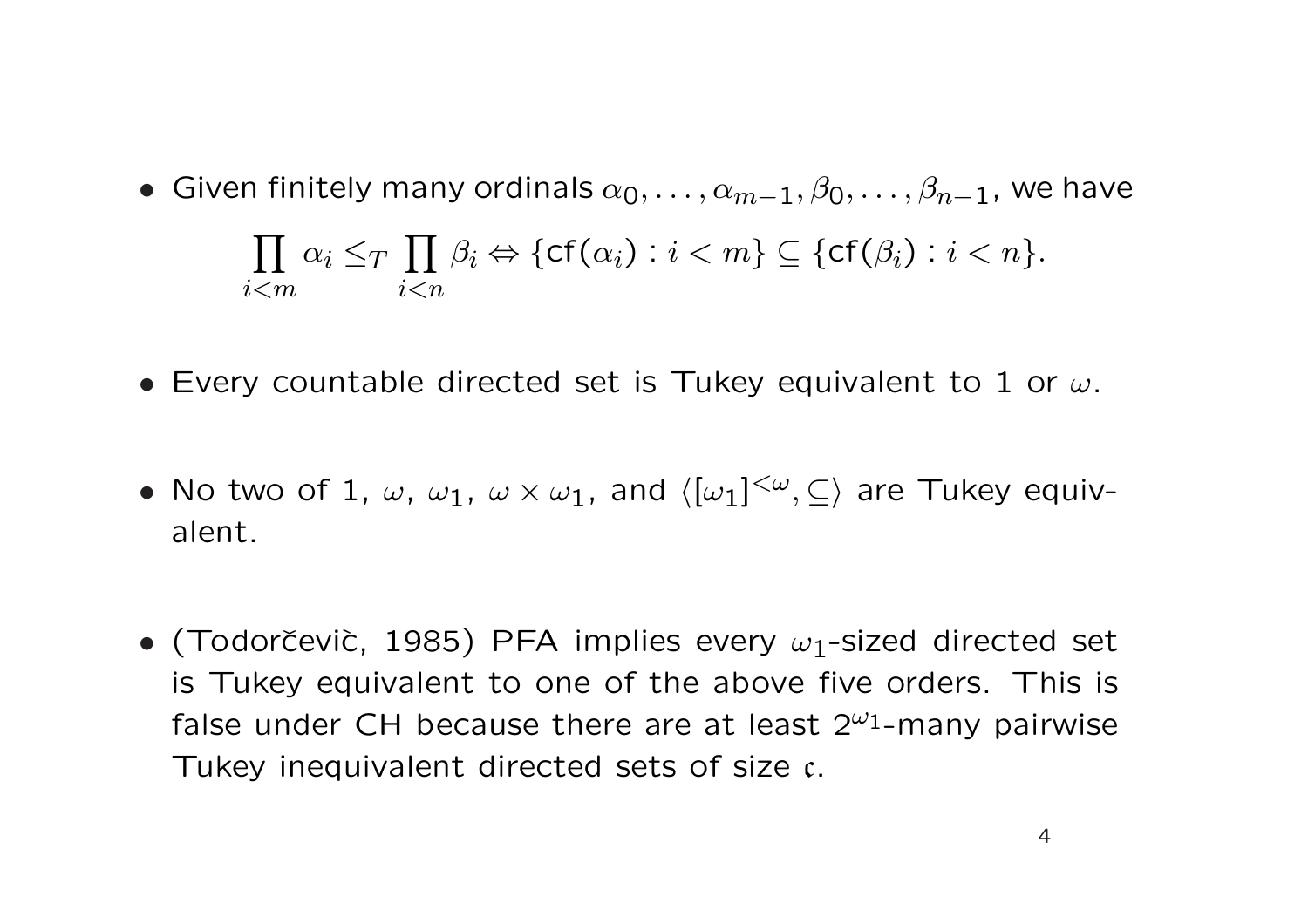### Ultrafilters on  $\omega$

• Definition. Given  $A, B \subseteq \omega$ , we write  $A \supseteq^* B$  iff A almost contains B, i.e., iff  $|B \setminus A| < \omega$ .

**Definition.** If  $A \subseteq [\omega]^{\omega}$ , then we say A has the strong finite intersection property (SFIP) iff |  $\overline{\phantom{0}}$  $\sigma | = \omega$  for all  $\sigma \in [A]^{<\omega}$ . We say that  $B \in [\omega]^{\omega}$  is a pseudointersection of A iff  $A \supseteq^* B$ for all  $A \in \mathcal{A}$ .

**Definition.** Denote by  $\omega^*$  the set of nonprincipal ultrafilters on  $\omega$ . Any  $\mathcal{A} \subseteq [\omega]^{\omega}$  with the SFIP can be extended to some  $\mathcal{U} \in \omega^*.$ 

• Which quasiorders Q are Tukey equivalent to  $\langle U, \supseteq^* \rangle$  for some  $\mathcal{U} \in \omega^*$ ?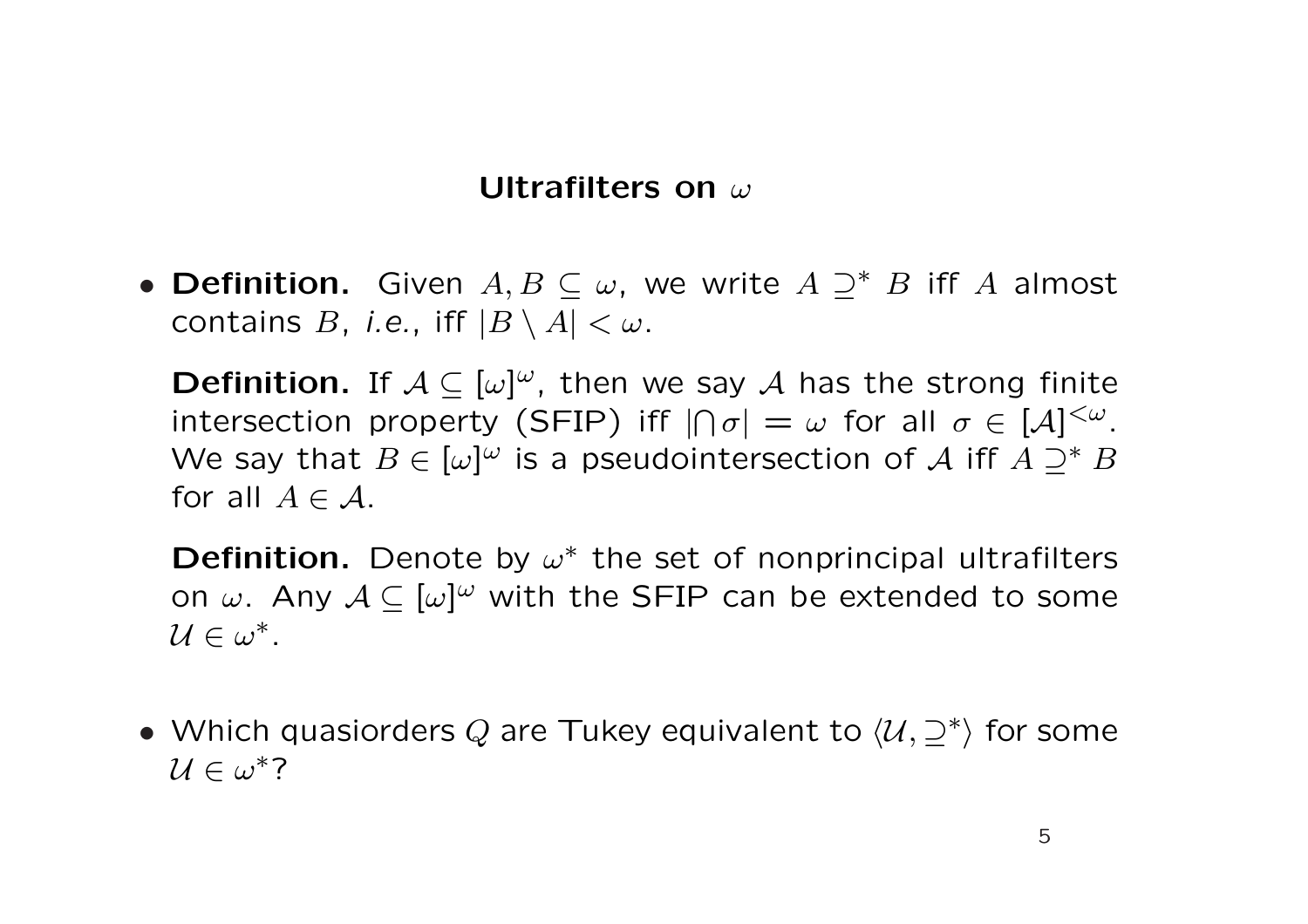Theorem (Dow & Zhou, 1999).  $\exists \mathcal{U} \in \omega^* \ \langle \mathcal{U}, \supseteq^* \rangle \equiv_T \langle [\mathfrak{c}]^{<\omega}, \subseteq \rangle$ .

**Proof** (Milovich). A subset  $\mathcal{I}$  of  $[\omega]^{\omega}$  is said to be independent if for all disjoint finite  $\sigma, \tau \subseteq \mathcal{I}$  we have  $\bigcup \sigma \not\supseteq^* \bigcap \tau$ . It is known that there exists an independent  $\mathcal{A}\subseteq[\omega]^\omega$  of size c. Let  $\mathcal B$  denote the set of all complements of pseudointersections of infinite subsets of A. Since A is independent,  $A \cup B$  has the SFIP. Hence, we may extend  $A \cup B$  to some  $U \in \omega^*$ .

We have  $\langle \mathcal{U},\supseteq^*\rangle\leq_T\langle [\mathfrak{c}]^{<\omega},\subseteq\rangle$  simply because  $\mathsf{cf}(\langle \mathcal{U},\supseteq^*\rangle)\leq |\mathcal{U}|=1$ c. Hence, it suffices to show that  $\langle [\mathcal{A}]^{<\omega}, \subseteq \rangle \leq_T \langle \mathcal{U}, \supseteq^* \rangle$ . Given  $\sigma \in [\mathcal{A}]^{<\omega}$ , set  $f(\sigma) = \bigcap \sigma \in \mathcal{U}$ . Suppose  $\Xi$  is an unbounded subset of  $[A]^{<\omega}$ . Then  $\cup \Xi$  is infinite. If  $\{f(\sigma) : \sigma \in \Xi\}$  is bounded with respect to  $\supseteq^*$  by some  $X \in [\omega]^{\omega}$ , then X is a pseudointersection of  $\bigcup \Xi$ ; hence,  $\omega \setminus X \in \mathcal{B}$ ; hence,  $X \notin \mathcal{U}$ . Hence,  $\{f(\sigma): \sigma \in \Xi\}$  is unbounded in  $\langle \mathcal{U}, \supseteq^* \rangle$ .  $\square$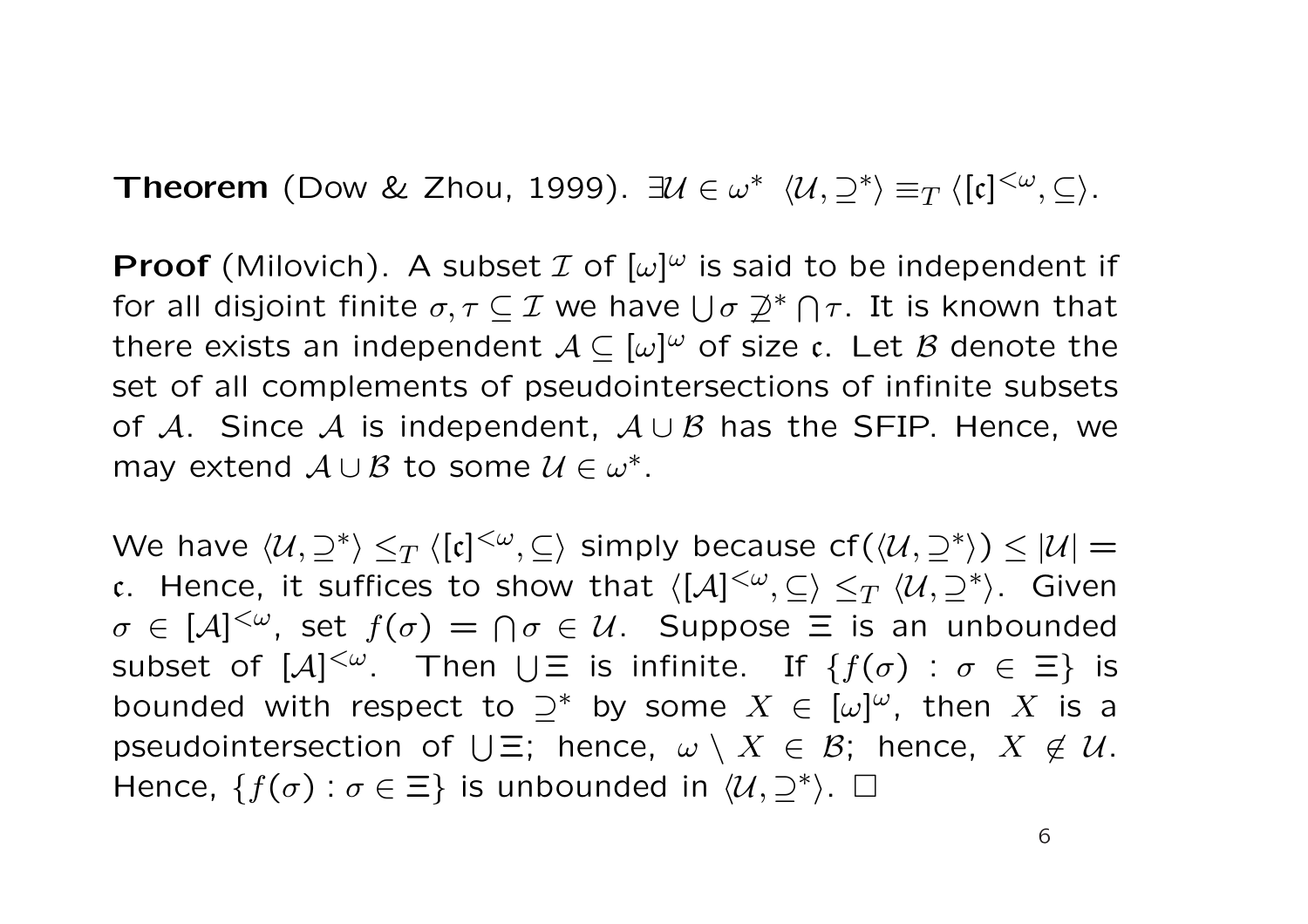• Question. Is it consistent (with ZFC) that

$$
\forall \mathcal{U} \in \omega^* \ \langle \mathcal{U}, \supseteq^* \rangle \equiv_T \langle [\mathfrak{c}]^{<\omega}, \subseteq \rangle?
$$

• Theorem (Shelah, 1982). It is consistent that

 $\forall \mathcal{U} \in \omega^* \: \langle \mathcal{U}, \supseteq^* \rangle$  is not  $\omega_1$ -directed.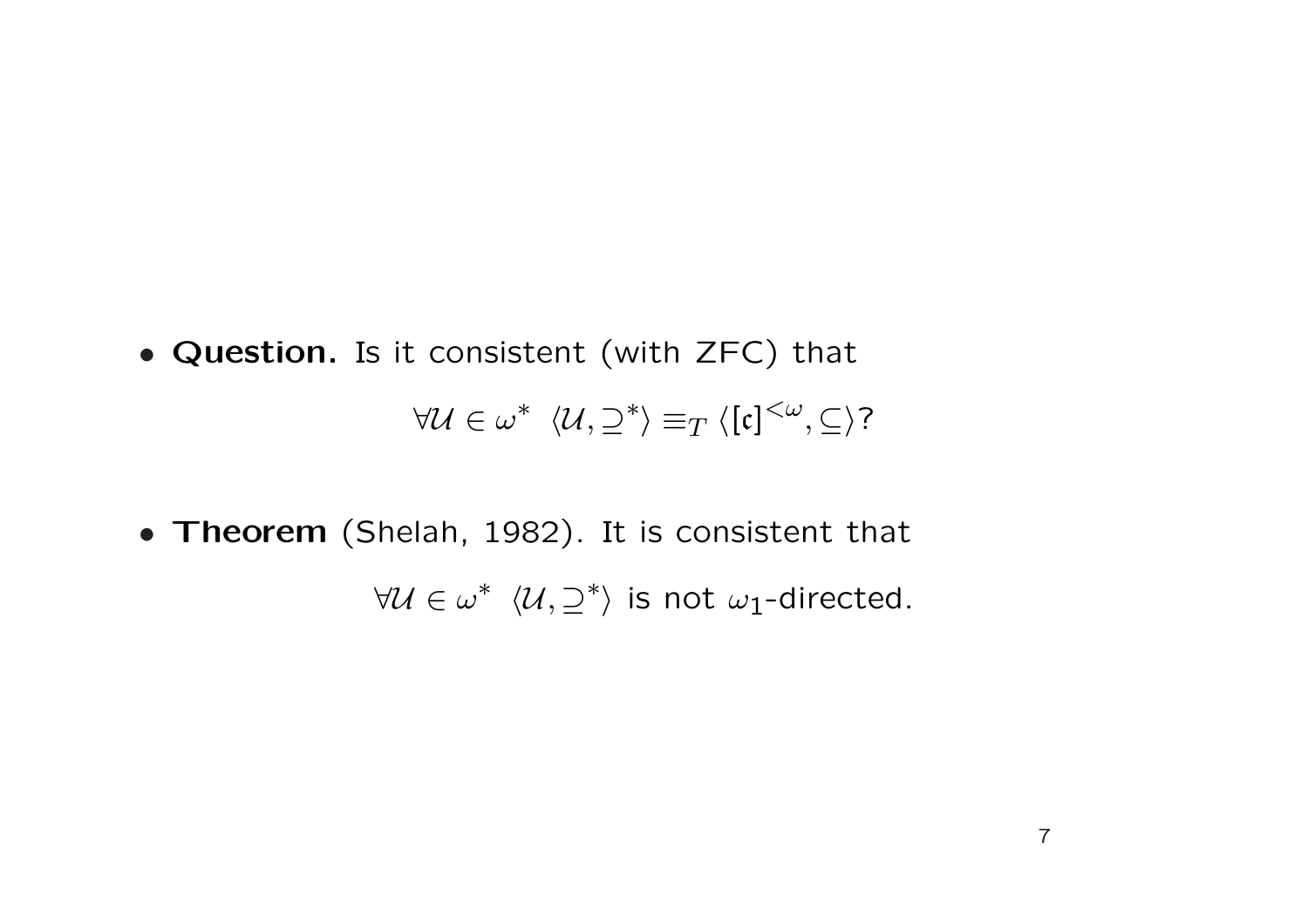- Definition. Let the pseudointerection number, p, denote the least  $\kappa$  for which there exists  $\mathcal{A} \subseteq [\omega]^\omega$  such that  $|\mathcal{A}| = \kappa$  and  $A$  has the SFIP but  $A$  has no pseudointersection.
- It's easy to show that  $p > \omega$ . Suppose  $\{A_n : n < \omega\}$  has the SFIP. For each  $n < \omega$ , set  $b_n = \min(\bigcap_{i < n} A_i \setminus \{b_i\})$ . Then  $\{b_n : n < \omega\}$  is a pseudointersection of  $\{A_n : n < \omega\}$ .
- CH  $\Rightarrow$  MA  $\Rightarrow$  p = c.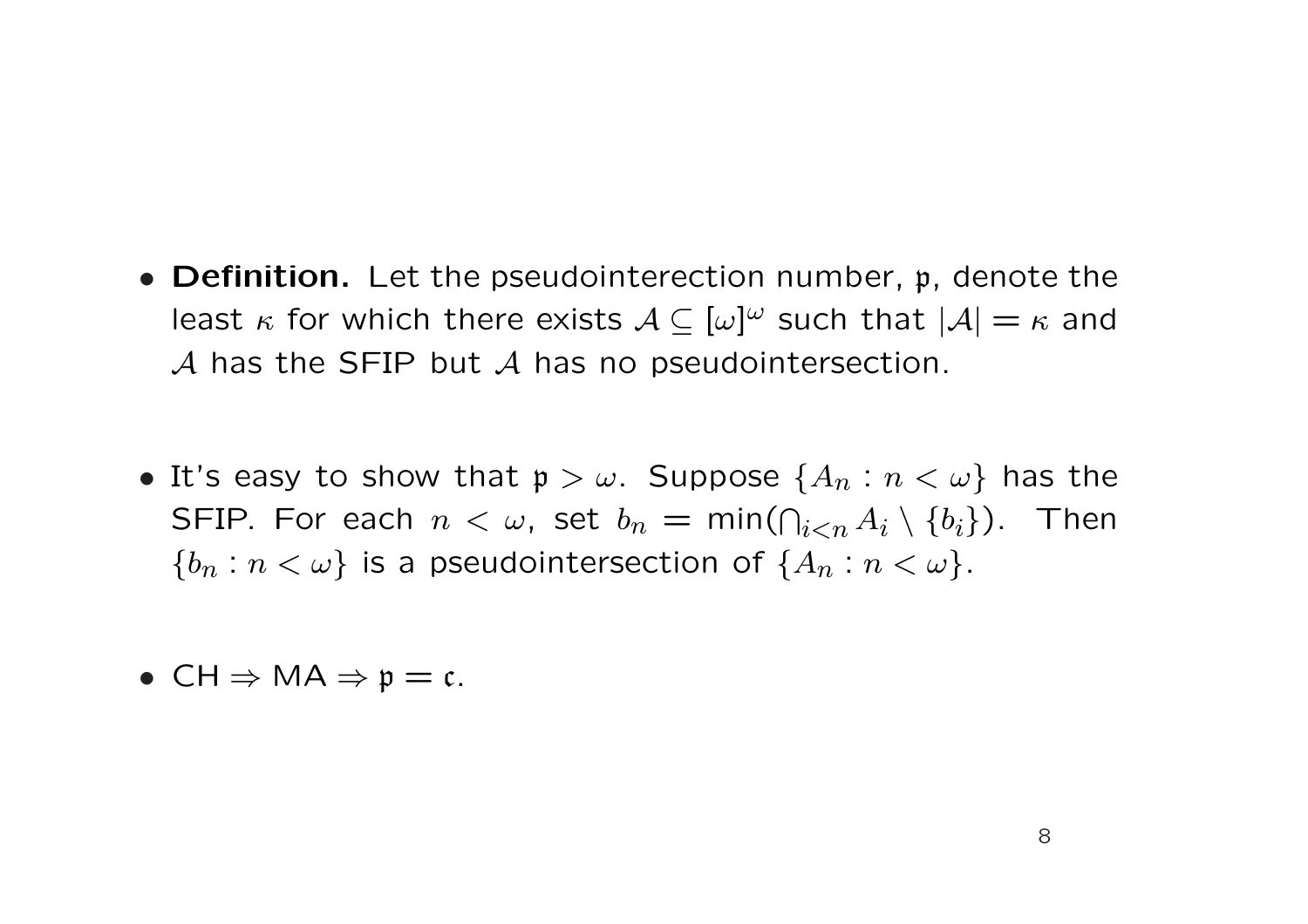**Theorem** (classical).  $p = c \Rightarrow \exists U \in \omega^* \ \langle U, \supseteq^* \rangle \equiv_T c$ .

**Proof.** Let  $\langle X_{\alpha}\rangle_{\alpha<\mathfrak{c}}$  be a bijection from c to  $[\omega]^{\omega}$ . Recursively construct a strictly  $\supseteq^*$ -increasing sequence  $\langle Y_\alpha\rangle_{\alpha<\mathfrak{c}}$  in  $[\omega]^\omega$  as follows. Suppose we have  $\alpha < c$  and  $\langle Y_\beta \rangle_{\beta < \alpha}$  is  $\supseteq^*$ -increasing. Then  ${Y_\beta}_{\beta<\alpha}$  has the SFIP. Choose a pseudointersection Z of  ${Y_\beta}_{\beta<\alpha}$ . Then choose  $W\in{Z\cap X_\alpha,Z\setminus X_\alpha}$  such that  $|W|=\omega$ . Let  $Y_\alpha$  be an infinite and coinfinite subset of W.

Set  $\mathcal{U} =$ S  $_{\alpha <{\mathfrak c}}\{X \subseteq \omega: Y_\alpha \subseteq X\}.$  Then  ${\mathcal U}$  is clearly a nonprincipal filter. Moreover,  $U$  is an ultrafilter because  $Y_\alpha \subseteq X_\alpha$  or  $Y_\alpha \subseteq \omega \backslash X_\alpha$ for all  $\alpha <$  c. Finally  $\mathfrak{c} \equiv_T \langle \mathcal{U}, \supseteq^* \rangle$  because  $\langle Y_\alpha \rangle_{\alpha <$ c embeds c as a cofinal subset of  $U$  (with respect to  $\supseteq^*$ ).  $\square$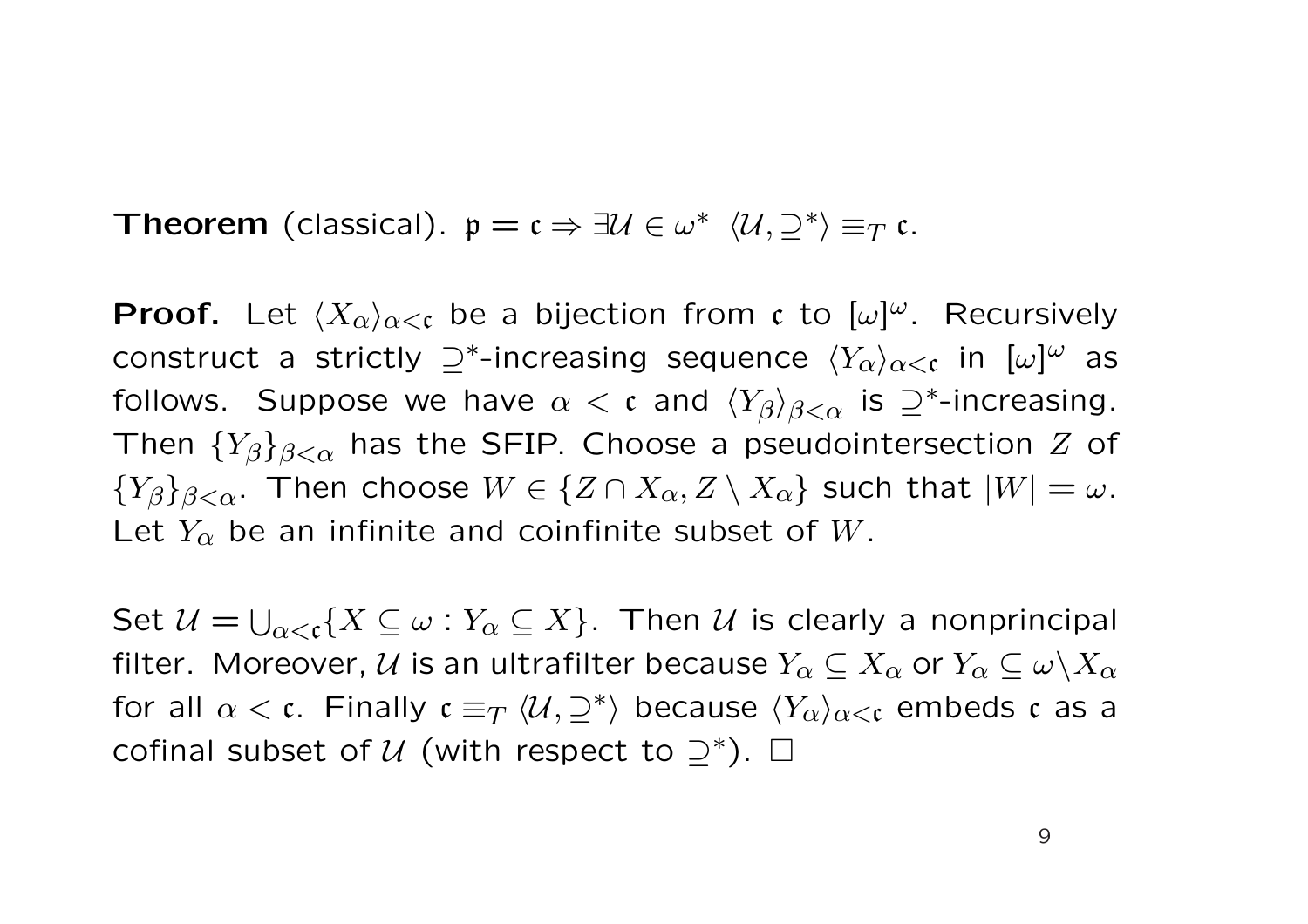- Theorem. Suppose  $p = c$ . If  $\omega \leq cf(\kappa) = \kappa \leq c$ , then  $\exists \mathcal{U} \in \omega^* \: \: \langle \mathcal{U}, \supseteq^* \rangle \equiv_T \langle [\mathfrak{c}]^{<\kappa}, \subseteq \rangle.$
- It is known that  $\mathfrak{p} = \mathfrak{c} \Rightarrow \mathfrak{c} = \text{cf}(\mathfrak{c}) \Rightarrow \langle [\mathfrak{c}]^{<\mathfrak{c}}, \subseteq \rangle \equiv_T \mathfrak{c}$ . Therefore, this theorem generalizes the previous classical result.
- Question. Assuming  $p = c$ , does the above theorem enumerate all Tukey classes of elements of  $\omega^*$ ? I don't know the answer in any model of  $p = c$ .
- Theorem. If  $\kappa$  is an infinite cardinal less than p and Q is a  $\kappa$ -directed set that is a union of at most  $\kappa$ -many  $\kappa^+$ -directed sets, then  $\forall \mathcal{U} \in \omega^* \: \langle \mathcal{U}, \supseteq^* \rangle \not\equiv_T \kappa \times Q$ . <mark>3/17/2008: I found</mark> a bug in the proof for  $\kappa > \omega$ ; I currently only have a correct proof for  $\kappa = \omega$ .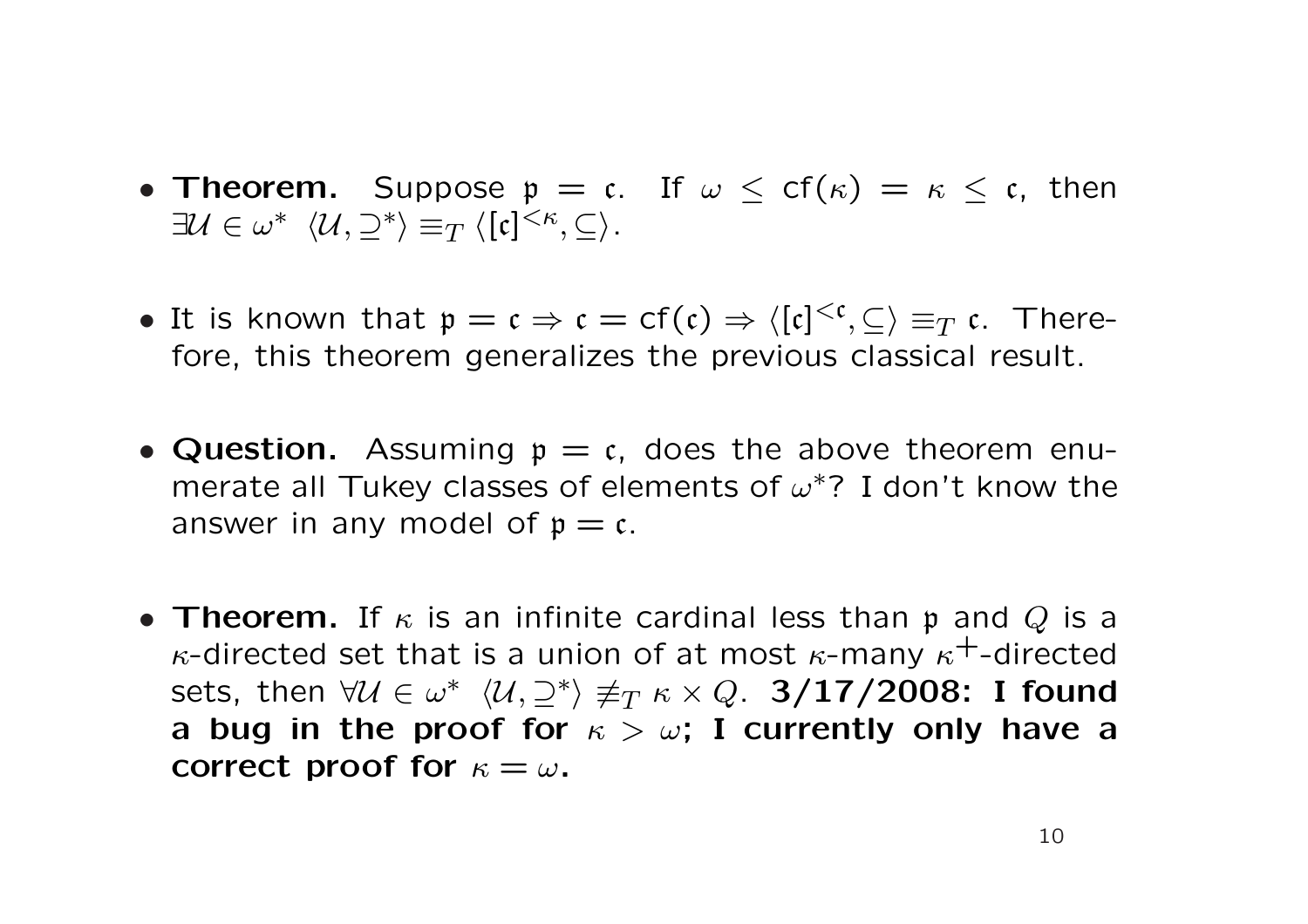• Corollary.  $\forall \langle \alpha_i \rangle_{i  $\forall \mathcal{U} \in \omega^* \langle \mathcal{U}, \supseteq^* \rangle \not\equiv_T \omega \times \mathcal{U}$$  $\overline{a}$  $i$   $\langle n \alpha_i \cdot$ 3/17/2008: See note about previous theorem.

**Proof.** We may assume  $cf(\alpha_i) = \alpha_i$  for all  $i < n$ . Set  $\sigma = \{i < n : \alpha_i \leq \omega\}$ . Then  $\prod_{i < n} \alpha_i$  is a countable union of  $\omega_1$ -directed sets because it equals the set

$$
\bigcup_{f \in \prod_{i \in \sigma} \alpha_i} \left( \{f\} \times \prod_{i \in n \setminus \sigma} \alpha_i \right).
$$

• Corollary. Suppose  $p = c$ . If  $2 \le n < \omega$  and  $\langle \kappa_i \rangle_{i \le n}$  is a strictly increasing sequence of infinite regular cardinals, then  $\forall \mathcal{U} \in \omega^* \: \: \langle \mathcal{U}, \supseteq^* \rangle \not\equiv_T$  $\frac{1}{1+1}$  $_{i< n}\kappa_{i}$ . 3/17/2008: See note about previous theorem.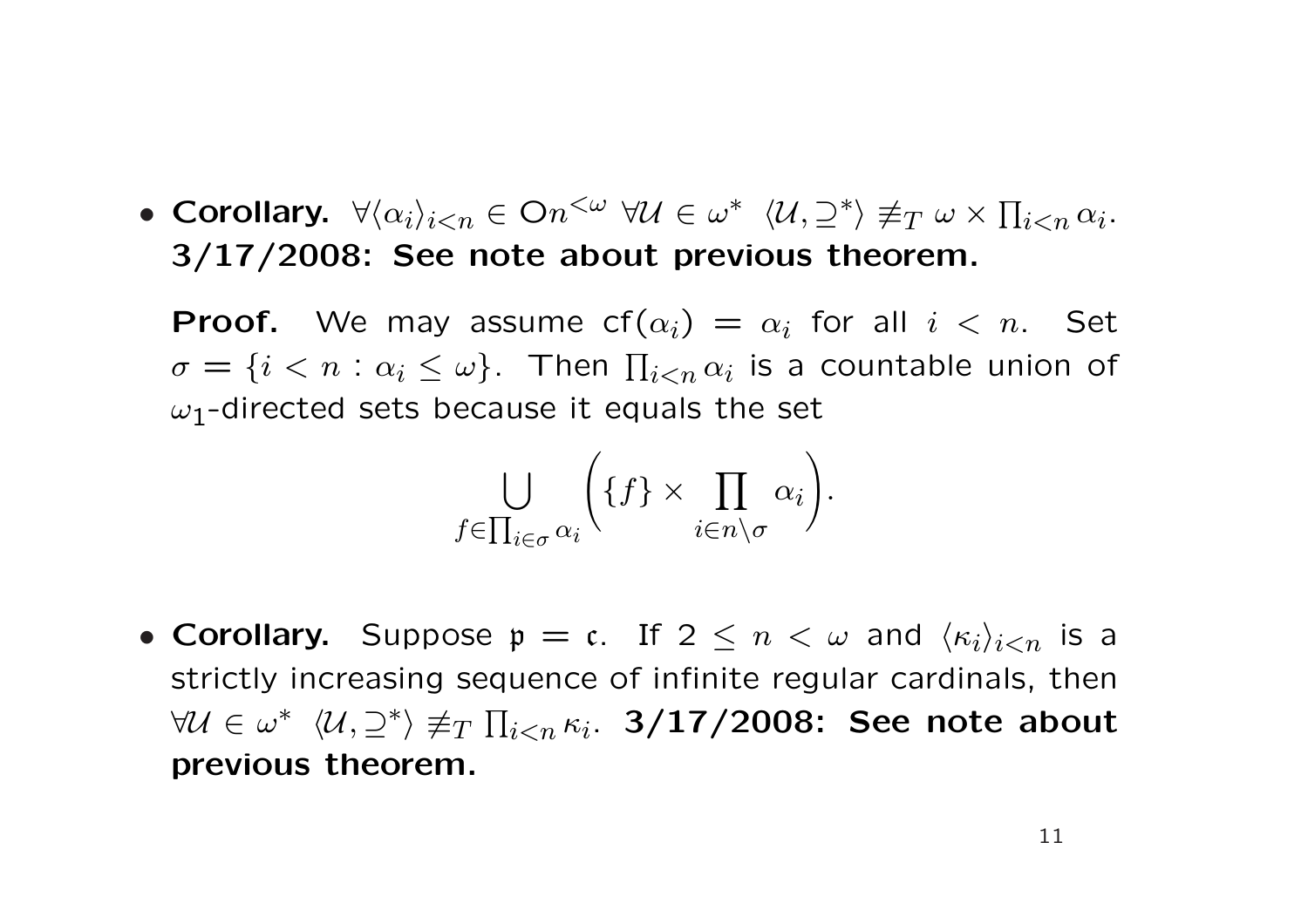**Proof.** Suppose  $\mathcal{U} \in \omega^*$  and  $\langle \mathcal{U}, \supseteq^* \rangle \equiv_T$  $\overline{a}$  $\setminus \omega^*$  and  $\langle \mathcal{U}, \supseteq^* \rangle \ \equiv_T \ \prod_{i < n} \kappa_i.$  Then cf( $\langle U, \supseteq^* \rangle$ ) = cf $\left(\prod_{i \leq n} \kappa_i\right) = \kappa_{n-1}$ . Since cf( $\langle U, \supseteq^* \rangle$ )  $\leq |\mathcal{U}| = c$ , we have  $\kappa_{n-1} \leq \mathfrak{c}$ ; hence,  $\kappa_0 < \mathfrak{c} = \mathfrak{p}$ . $\Box$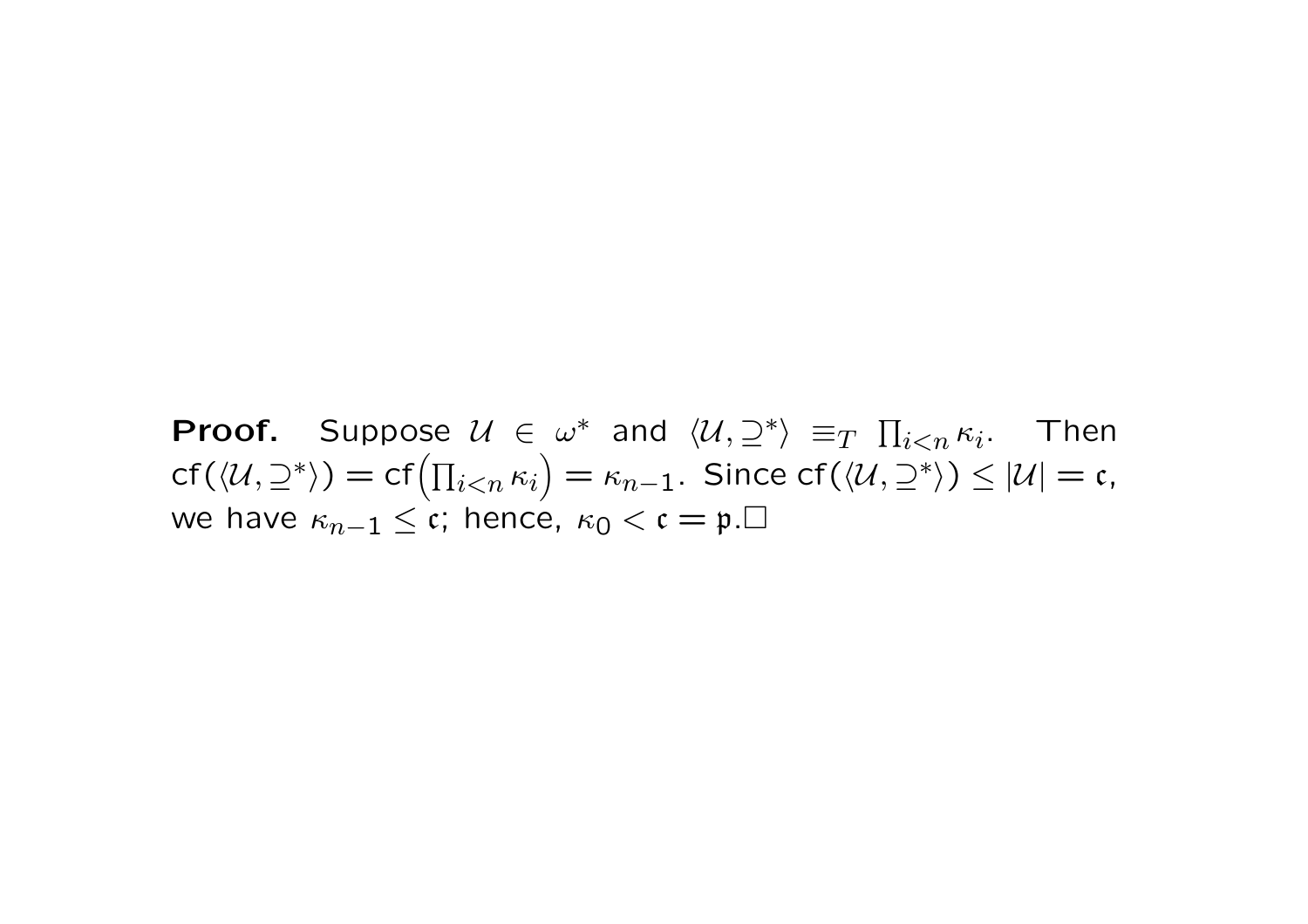**Theorem.** Given any two regular uncountable cardinals  $\kappa$  and λ, it is consistent with ZFC that  $βω \setminus ω$  has a local base Tukey equivalent to  $\kappa \times \lambda$ .

**Proof outline.** We may assume  $\kappa < \lambda = c$ . We build a forcing extension with a cofinal subset C of  $\kappa \times \lambda$  and an embedding  $\langle Y_{\alpha,\beta} \rangle_{\langle \alpha,\beta \rangle \in C}$  into  $\langle [\omega]^\omega, \supseteq^* \rangle$  such that  $\mathcal U$  is an ultrafilter where  $\mathcal{U}=\overline{\bigcup_{\langle\alpha,\beta\rangle\in C}^{\alpha,\varphi_\gamma\subset\varphi}}\{X\subseteq\omega:Y_{\alpha,\beta}\subseteq X\}.$  This will yield  $\langle\mathcal{U},\supseteq^*\rangle\equiv_T C\equiv_T$  $\left\langle \right\rangle$  $\kappa \times \lambda$ .

We proceed via a finite support iteration of length  $\lambda \cdot \kappa$ . At stage  $\lambda \cdot \alpha + \beta$  where  $\alpha < \kappa$  and  $\beta < \lambda$ , we have already constructed the restriction of our embedding to  $\{\langle \gamma, \delta \rangle \in \kappa \times \lambda : \lambda \cdot \gamma + \delta \leq \delta \}$  $\lambda \cdot \alpha + \beta$ } such that its range has the SFIP and a few other technical properties. We also are have already chosen some  $X_{\alpha,\beta} \in [\omega]^{\omega}.$ 

12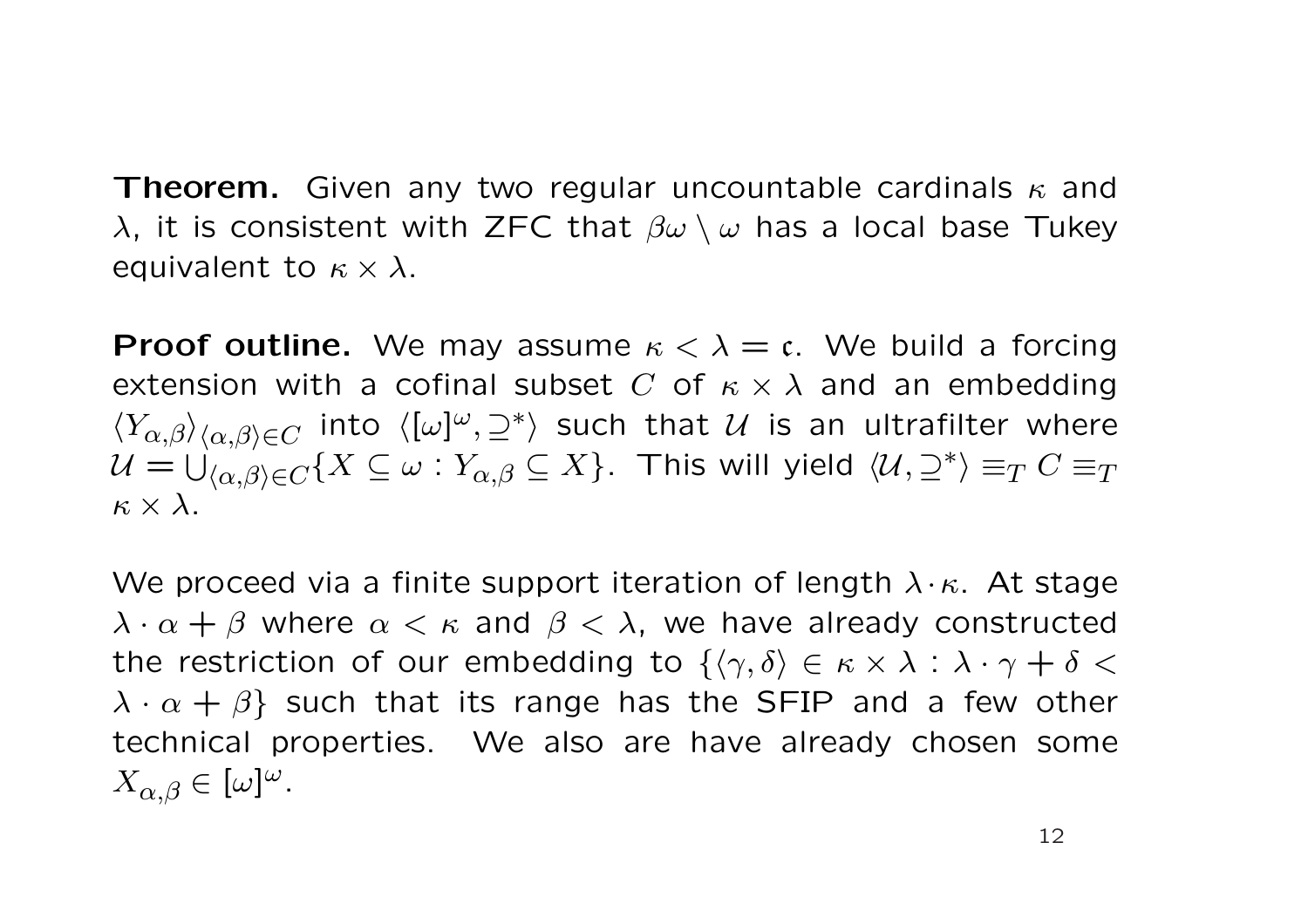We then argue, heavily relying on  $\kappa < cf(\lambda) = \lambda$ , that there are arbitrarily large  $\rho < \lambda$  for which there is a forcing extension in which our embedding extends to one with  $\langle \alpha, \rho \rangle$  in its domain and a subset of either  $X_{\alpha,\beta}$  or  $\omega \setminus X_{\alpha,\beta}$  in its range, such that the new range still has the SFIP and our other technical properties. (This forcing extension is not at all exotic. We just use the Mathias forcing for the image of  $\alpha \times \rho$  by our given embedding.)

Using standard bookkeeping tricks, we ensure that every element of  $[\omega]^\omega$  in the final model appears as some  $X_{\alpha,\beta}$ , thereby guaranteeing that  $\mathcal{U} \in \omega^*$ .  $\square$